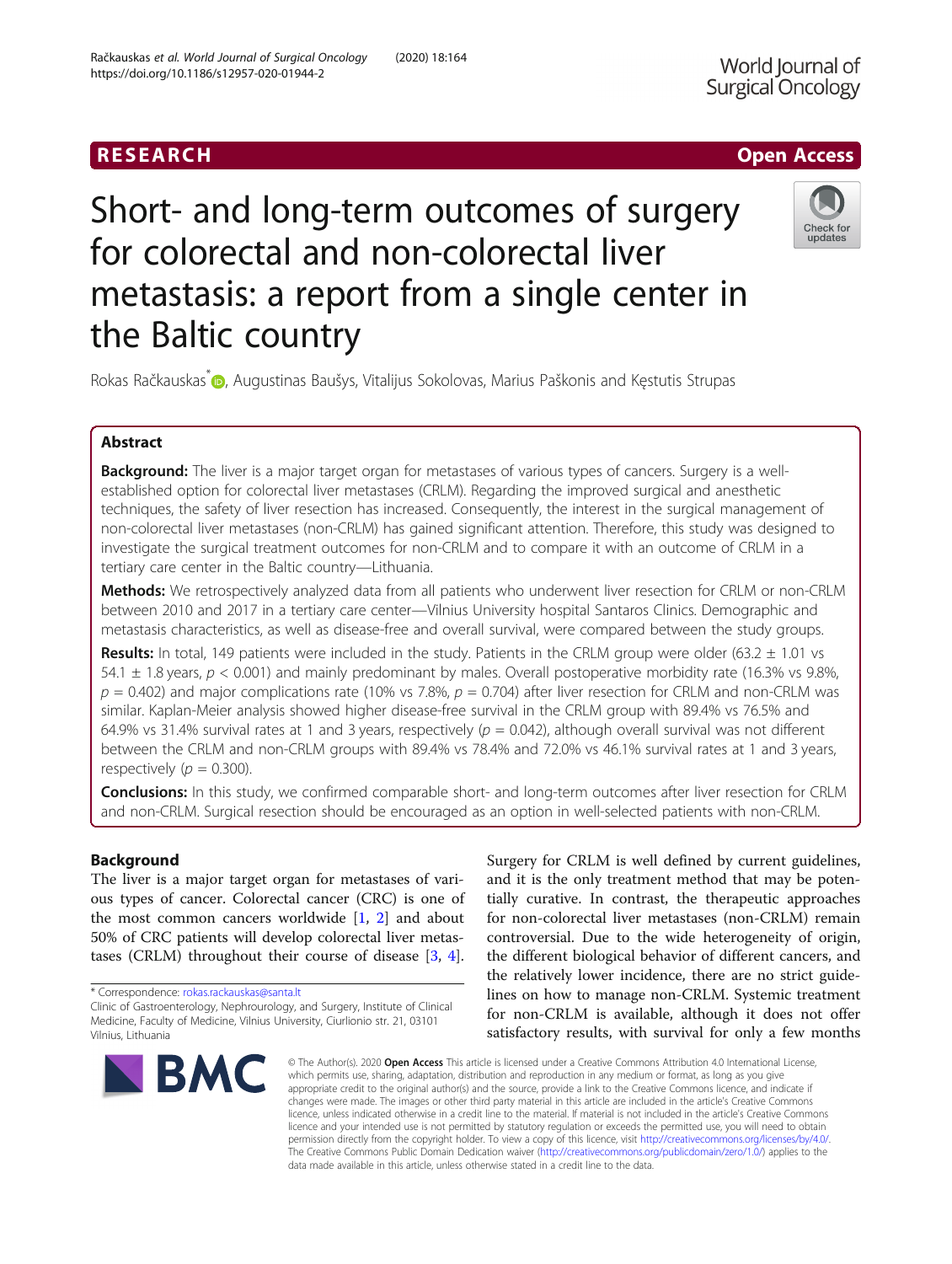[[5\]](#page-4-0). Regarding, the improved surgical and anesthetic techniques, the safety of liver resection has improved over the last decades [[5](#page-4-0)]. Consequently, the interest in the surgical management of non-CRLM has gained significant attention, although the surgery for non-CRLM remains non-standardized. Thus, there is a need for studies investigating short- and long-term outcomes after liver resection for non-CRLM. Moreover, the outcomes of liver surgery strongly depend on a surgeon and a hospital volume [[6\]](#page-4-0). While the centralization of liver surgery in large and well-developed countries is feasible, it may remain challenging in smaller or developing countries. Therefore, this study was designed to investigate the outcomes of surgery for non-CRLM and to compare it with outcomes after liver resection for CRLM in a tertiary care center in the Baltic country—Lithuania.

# Materials and methods

#### **Ethics**

Vilnius regional biomedical research ethics committee approval (No. 158200-18/7-1054-553) was obtained before this study was conducted. The study was conducted according to the principles of the Declaration of Helsinki.

## Inclusion criteria

All patients who underwent liver resection for CRLM or non-CRLM between January 1, 2010, and December 31, 2017, at a tertiary care center—Vilnius University hospital Santaros Clinics—were included in the study. In all cases, surgical resection was performed after patients were discussed at a multidisciplinary tumor board.

## Data collection

Data on patient characteristics were extracted from the prospectively collected institutional electronic database. They included age; gender; the history of previous cancer treatment; origin, number, and size of metastases; surgical approach (open surgery, laparoscopic surgery); and intraoperative data such as length of surgery, blood loss, and postoperative complications by Clavien-Dindo classification.

## Study outcomes

The primary outcome of the study was overall survival (OS). The secondary outcomes included disease-free survival (DFS) and postoperative morbidity. OS was defined as the time from liver resection to death. Data on survival and date of death were collected from the National Lithuanian Cancer registry. DFS was defined as the time from surgery to disease progression including local or distant recurrence.

## Statistical analysis

All statistical analyses were conducted using the statistical program SPSS 24.0 (SPSS, Chicago, IL, USA). Continuous variables are presented as the mean ± standard deviation or median with an interquartile range where appropriate. Categorical variables are shown as proportions. Continuous variables were compared by a  $t$  test or ANOVA, and categorical variables by the Pearson's chisquare test. Overall and recurrence-free survival rates were analyzed by the Kaplan-Meier method and compared by the log-rank test. Statistical significance was considered when  $p$  value < 0.05 was achieved.

## Results

## Baseline characteristics

In total, 149 patients were included in the study. Based on the origin of the metastases, 98 (65.7%) were allocated to CRLM and 51 (34.2%) to the non-CRLM group. The baseline clinicopathological characteristics are shown in Table [1](#page-2-0). Patients in the CRLM group were older (63.2  $\pm$  1.01 vs 54.1  $\pm$  1.8 years,  $p < 0.001$ ) and mainly predominant by males, while in the non-CRLM group by females (60/38 vs 11/40,  $p < 0.001$ ).

## Liver metastasis

In the CRLM group, the most common origin of metastases was sigmoid and rectal cancer (52.0%) while in the non-CRLM group gynecological and neuroendocrine tumors (43.1%) (Fig. [1\)](#page-2-0). Metachronous metastases accounted for 86.7% and 94.7% in the CRLM and non-CRLM groups, respectively,  $p < 0.171$ . The mean number (2.3  $\pm$  2.0 vs 2.4  $\pm$  2.5,  $p = 0.706$ ) and size (3.0  $\pm$  2.7 vs  $3.0 \pm 3.6$  cm,  $p = 0.984$ ) of metastases were not different between the CRLM and non-CRLM groups (Table [2\)](#page-3-0).

## Surgery and short-term outcomes

Atypical resection was dominating surgical intervention accounting for 77.8% of all operations. In the CRLM group, 31 (31.6%) patients underwent combined surgical intervention of resection and radiofrequency ablation. There were no differences between the CRLM and non-CRLM groups regarding operation time, intraoperative blood loss, and postoperative blood transfusions (Table [3\)](#page-3-0). Overall postoperative morbidity rate was similar between the CRLM and non-CRLM groups (16.3% vs 9.8%,  $p = 0.402$ ). Major complications by the Clavien-Dindo III-IV rate were similar (10% vs 7.8%,  $p = 0.704$ ) as well. The most common complications were postoperative hematomas, biliomas, and intraabdominal abscesses. One (1.0%) patient from CRLM died after surgery, while all patients in the non-CRLM group were successfully discharged from the hospital.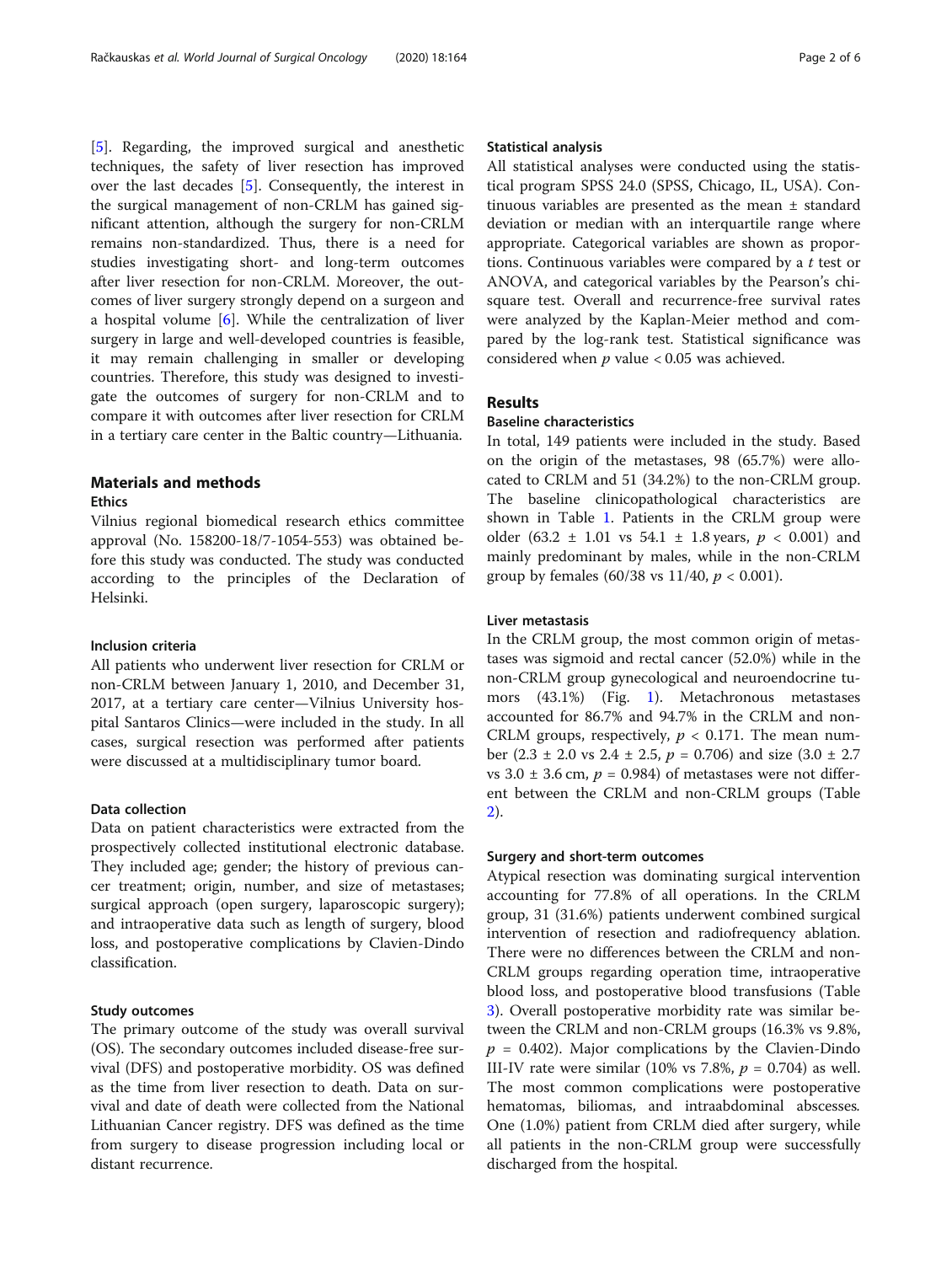<span id="page-2-0"></span>Table 1 Baseline clinicopathologic characteristics in patients with colorectal liver metastasis and non-colorectal liver metastasis

|                                      | CRLM ( $n = 98$ ) | non-CRLM $(n = 51)$    | p value |
|--------------------------------------|-------------------|------------------------|---------|
| Gender (males/females)               | 60/38             | 11/40                  | < 0.001 |
| Age, years (mean $\pm$ SD)           | $63.2 \pm 1.01$   | 54.1 $\pm$ 1.8         | < 0.001 |
| Length of stay, days (mean $\pm$ SD) | $9.3 + 0.4$       | $8.4 + 0.3$            | 0.146   |
| $CA125$ , U/ml (mean $\pm$ SD)       |                   | $2168.7 \pm 1272.3$    | N/A     |
| CEA, ng/l (mean $\pm$ SD)            | $150.5 \pm 69.1$  | $15.2 + 7.2$           | 0.998   |
| CA 19.9 ng/l (mean $\pm$ SD)         | $325.0 \pm 75.9$  | $14316.1 \pm 11919.77$ | 0.063   |

CRLM colorectal liver metastases, non-CRLM non-colorectal liver metastases, SD standard deviation

# Long-term outcomes

The median time to follow-up was 38 (Q1;Q3, 22;55) months. Four (2.6%) patients were lost to follow-up. Kaplan-Meier analysis showed higher DFS in the CRLM group with 89.4% vs 76.5% and 64.9% vs 31.4% survival rates at 1 and 3 years, respectively ( $p = 0.042$ ) (Fig. [2a](#page-4-0)), although OS was not different between the CRLM and non-CRLM groups with 89.4% vs 78.4% and 72.0% vs 46.1% survival rates at 1 and 3 years, respectively ( $p =$ 0.300) (Fig. [2b](#page-4-0)).

## **Discussion**

Liver resection remains the only potentially curative option for patients with liver metastasis. Resection is a well-established option for CRLM; however, its role for non-CRLM remains controversial because of invasiveness and unclear oncological benefits, although continuously improving surgical techniques, better intensive care, and modern chemotherapeutic regimens made liver resection safer and more acceptable option [\[7](#page-4-0)]. Thus, patients with non-CRLM may also be considered for radical surgery nowadays.

The present study confirmed similar safety of liver resection for CRLM and non-CRLM. Our findings are consistent with some previous reports suggesting satisfactory short-term outcomes in patients with non-CRLM since the modern and standardized operation techniques are adopted  $[8-11]$  $[8-11]$  $[8-11]$  $[8-11]$ . Liver surgery changed in the past 20–30 years after resections became refined, and with an accumulation of evidence, liver parenchyma-

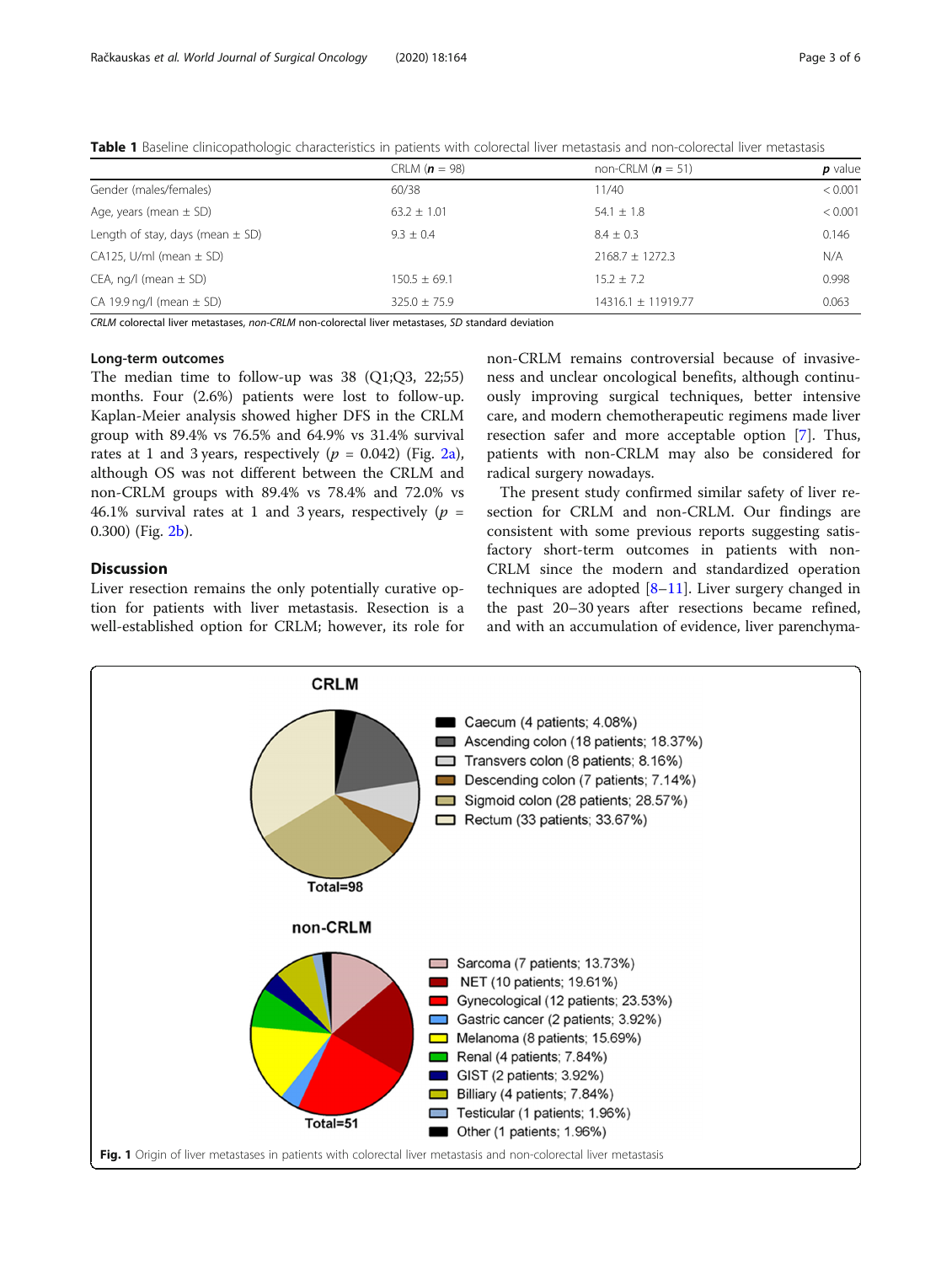|                          |                            | CRLM $(n = 98)$ | non-CRLM ( $n = 51$ ) | p value |
|--------------------------|----------------------------|-----------------|-----------------------|---------|
| Type of surgery          | Primary resection; n (%)   | 91 (92.8)       | 48 (94.1)             | 0.991   |
|                          | Secondary resection; n (%) | 7(7.2)          | 3(5.9)                |         |
| Type of metastasis       | Metachronous; n (%)        | 85 (86.7)       | 47 (92.1)             | 0.171   |
|                          | Synchronous; n (%)         | 13 (13.3)       | 4(7.9)                |         |
| Size, cm (mean $\pm$ SD) |                            | $3.01 \pm 0.28$ | $3.0 \pm 0.51$        | 0.558   |
|                          |                            |                 |                       |         |

<span id="page-3-0"></span>Table 2 Characteristics of metastases in patients with colorectal liver metastasis and non-colorectal liver metastasis

CRLM colorectal liver metastases, non-CRLM non-colorectal liver metastases, SD standard deviation

sparing techniques, such as atypical resections for metastases, became dominant to preserve liver volume and function [\[12](#page-5-0)]. In our cohort, most of all resections were atypical and major resections were limited to cases with multiple lesions in the single lobe. With increasing trends of laparoscopic approach in modern liver surgery, we also incorporated it into our clinical practice, because the laparoscopic approach has been proven to be not inferior to open liver resection in terms of safety and oncological outcomes including surgery for non-CRLM [\[9,](#page-4-0) [13](#page-5-0)–[15](#page-5-0)].

Further, our study showed comparable long-term outcomes after liver resection for CRLM or non-CRLM. Nowadays, the reported 5-year OS rate for CRLM exceeds 50% [[7,](#page-4-0) [16\]](#page-5-0) and similar outcomes were achieved in our study. In contrast, the reported OS rate for non-CRLM varies between 5 and 50% [\[17](#page-5-0)–[22\]](#page-5-0), and such differences exist because of high heterogeneity for a different type of tumors in this group of patients. In our cohort, the majority of CRLM originated from the left side colon and rectum, which is typically a more common origin for liver metastasis compared to the right colon [\[2](#page-4-0)]. Our non-CRLM group was heterogeneous, but most metastases originated from gynecological and neuroendocrine tumors. Such predominance might be associated with a high rate of females in the non-CRLM

group compared to the high rate of males in the CRLM group. Females are known to be more susceptible to genitourinary metastasis [\[23](#page-5-0), [24\]](#page-5-0). Also, some patients in the non-CRLM group had very aggressive cancers, like melanoma, sarcoma, and genitourinary tract cancers. Such tumors are prominent in younger patients [\[17](#page-5-0), [18](#page-5-0), [25](#page-5-0)]; thus, it may lead to age differences between the study groups, where non-CRLM patients were younger. On the other hand, due to the retrospective design of the study, we cannot exclude the selection bias, that elderly patients with non-CRLM were not considered for resection. While the majority of non-CRLM are known for aggressive biological behavior, it was not surprising that DFS in the non-CRLM group was lower, although, despite faster relapses in the non-CRLM group, the comparable OS should encourage surgeons to consider resection for non-CRLM as well.

## Limitations of the study

The present study has several limitations. First, it is a retrospective design study and it might lead to selection bias to perform liver resection for non-CRLM only in very selected cases, although, to our best knowledge, there are no large, prospective, randomized trials evaluating the role of surgery for non-CRLM. Second, the non-CRLM group was heterogeneous by including

Table 3 Perioperative characteristics patients with colorectal liver metastasis and non-colorectal liver metastasis

|                                                                    |                   | CRLM $(n = 98)$  | non-CRLM $(n = 51)$ | $p$ value |
|--------------------------------------------------------------------|-------------------|------------------|---------------------|-----------|
| Operation length, min (mean $\pm$ SD)                              |                   | $198.3 \pm 9.2$  | $211.5 \pm 12.5$    | 0.353     |
| Blood loss, ml (mean $\pm$ SD)                                     |                   | $516.8 \pm 55.3$ | $572.2 \pm 104.6$   | 0.536     |
| Transfusions, units (mean $\pm$ SD)                                |                   | $0.56 \pm 0.12$  | $0.65 \pm 0.22$     | 0.410     |
| Type of liver resection; $n$ (%)                                   | Atypical          | 74               | 42                  | 0.704     |
|                                                                    | Right hepatectomy | 4                |                     |           |
|                                                                    | Left hepatectomy  | 11               | 0                   |           |
|                                                                    | Segmentectomies   | 6                | 5                   |           |
|                                                                    | Laparoscopic      | 3                | 3                   |           |
| Postoperative complications by Clavien-Dindo classification; n (%) | None              | 82 (82.7)        | 46 (90.3)           | 0.339     |
|                                                                    | $I-II$            | 6(6.1)           | 1(1.9)              |           |
|                                                                    | $III-N$           | 10(10.2)         | 4(7.8)              |           |
|                                                                    | V                 | 1(1.0)           | 0(0)                |           |

CRLM colorectal liver metastases, non-CRLM non-colorectal liver metastases, SD standard deviation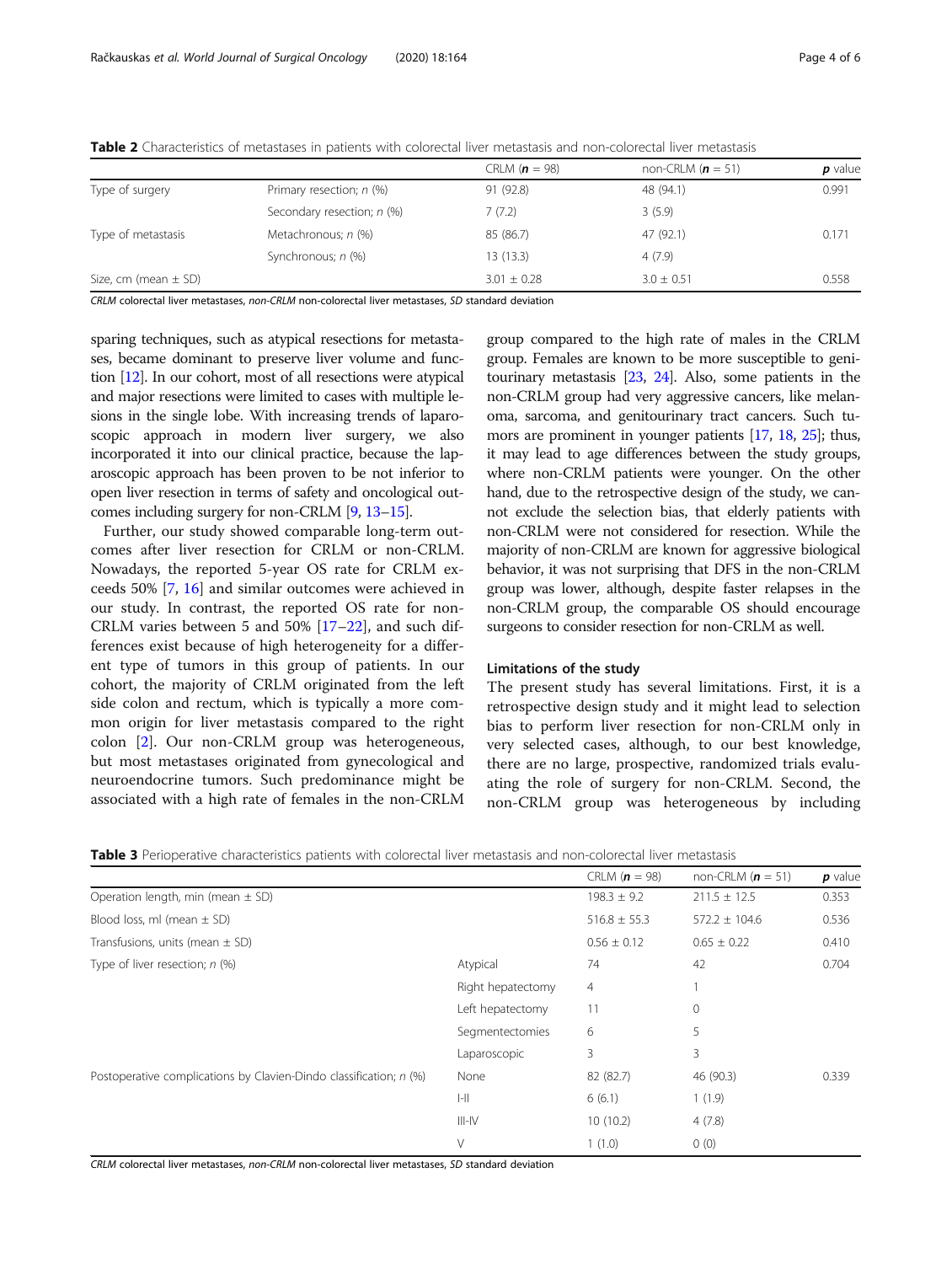<span id="page-4-0"></span>

patients with different types of cancers, although it is important to mention that surgery for non-CRLM remains non-standard; thus, accumulating a sufficient sample size for a homogenous group of one type of metastases is hardly realizable.

Third, the study may be underpowered due to a relatively small number of patients included.

# Conclusions

In this study, we confirmed comparable short- and longterm outcomes after liver resection for CRLM and non-CRLM. Surgical resection should be encouraged as an option in well-selected patients with non-CRLM.

#### Abbreviations

CRC: Colorectal cancer; CRLM: Colorectal liver metastasis; DFS: Disease-free survival; OS: Overall survival

#### Acknowledgements

Not applicable

#### Authors' contributions

RR contributed to data collection and analysis and was a major contributor in writing the manuscript. AB contributed to data analysis and writing the manuscript. VS and MP contributed to writing and reviewing the manuscript. KS contributed to data analysis, manuscript writing, and review of the manuscript. All authors read and approved the final manuscript.

#### Funding

No funding was received.

### Availability of data and materials

Data sharing is not applicable to this article as no datasets were generated or analyzed during the current study.

## Ethics approval and consent to participate

Vilnius regional biomedical research ethics committee approval (No. 158200- 18/7-1054-553) was obtained before this study was conducted. The study was conducted according to the Declaration of Helsinki.

#### Consent for publication Not applicable

#### Competing interests

The authors declare that they have no competing interests.

Received: 14 May 2020 Accepted: 3 July 2020 Published online: 14 July 2020

#### References

- 1. Adam R, De Gramont A, Figueras J, Guthrie A, Kokudo N, Kunstlinger F, et al. The oncosurgery approach to managing liver metastases from colorectal cancer: a multidisciplinary international consensus. Oncologist. 2012;17(10): 1225–39.
- 2. Engstrand J, Nilsson H, Stromberg C, Jonas E, Freedman J. Colorectal cancer liver metastases - a population-based study on incidence, management and survival. BMC Cancer. 2018;18(1):78.
- 3. Adam R, de Gramont A, Figueras J, Kokudo N, Kunstlinger F, Loyer E, et al. Managing synchronous liver metastases from colorectal cancer: a multidisciplinary international consensus. Cancer Treat Rev. 2015;41(9):729– 41.
- 4. Van Cutsem E, Cervantes A, Nordlinger B, Arnold D, Group EGW. Metastatic colorectal cancer: ESMO clinical practice guidelines for diagnosis, treatment and follow-up. Ann Oncol. 2014;25(Suppl 3):iii1–9.
- 5. Parisi A, Trastulli S, Ricci F, Regina R, Cirocchi R, Grassi V, et al. Analysis of long-term results after liver surgery for metastases from colorectal and noncolorectal tumors: a retrospective cohort study. Int J Surg. 2016;30:25–30.
- 6. Vasavada D, Mehta S, Parhad S. 38 hepatic resection-scope for general surgeon! J Clin Exp Hepatol. 2011;1(2):149–50.
- 7. Imamura H, Seyama Y, Kokudo N, Maema A, Sugawara Y, Sano K, et al. One thousand fifty-six hepatectomies without mortality in 8 years. Arch Surg. 2003;138:1198–206 discussion 1206.
- 8. Triantafyllidis I, Gayet B, Tsiakyroudi S, et al. Perioperative and long-term outcomes of laparoscopic liver resections for non-colorectal liver metastases [published online ahead of print, 2019 Oct 4]. Surg Endosc, 2019. [https://](https://doi.org/10.1007/s00464-019-07148-4) [doi.org/10.1007/s00464-019-07148-4.](https://doi.org/10.1007/s00464-019-07148-4)
- 9. Aghayan DL, Kalinowski P, Kazaryan AM, et al. Laparoscopic liver resection for non-colorectal non-neuroendocrine metastases: perioperative and oncologic outcomes. World J Surg Oncol. 2019 Sep;17(1):156. [https://doi.](https://doi.org/10.1186/s12957-019-1700-y) [org/10.1186/s12957-019-1700-y.](https://doi.org/10.1186/s12957-019-1700-y)
- 10. Holzner PA, Makowiec F, Klock A, et al. Outcome after hepatic resection for isolated non-colorectal, non-neuroendocrine liver metastases in 100